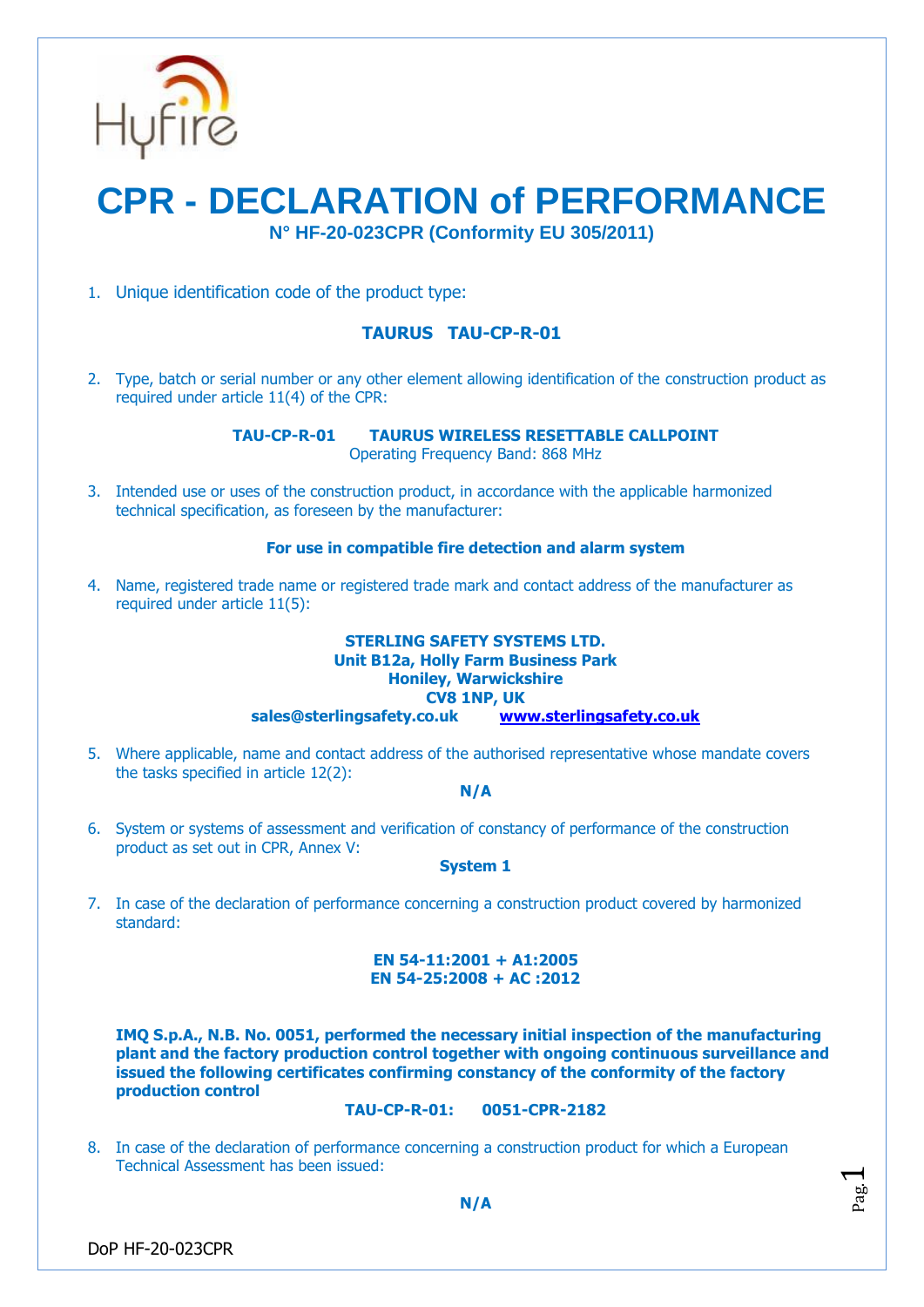

# 9. Declared performance:

| <b>ESSENTIAL CHARACTERISTICS</b>                                                     | <b>CLOSE</b><br><b>APPLICABLE</b>                              | <b>PERFORMANCE</b> | <b>HARMONISED</b><br><b>STANDARD</b> |
|--------------------------------------------------------------------------------------|----------------------------------------------------------------|--------------------|--------------------------------------|
| Nominal activation<br>conditions/sensitivity and<br>performance under fire condition | 4.3.2, 4.4, 4.7.1,<br>4.7.4, 5.2, 5.3                          | <b>PASS</b>        |                                      |
| <b>Operational reliability</b>                                                       | 4.2, 4.3.1, 4.5, 4.6,<br>4.7.2, 4.7.3, 4.7.5,<br>4.8, 5.4, 5.5 | <b>PASS</b>        |                                      |
| Durability of operational reliability,<br>temperature resistance                     | 5.7, 5.9                                                       | <b>PASS</b>        | EN 54-11:2001 +                      |
| Durability of operational reliability,<br>vibration resistance                       | 5.14 to 5.17                                                   | <b>PASS</b>        | A1:2005                              |
| Durability of operational reliability,<br>humidity resistance                        | 5.10, 5.12                                                     | <b>PASS</b>        |                                      |
| Durability of operational reliability,<br>corrosion resistance                       | 5.11, 5.13                                                     | <b>PASS</b>        |                                      |
| Durability of operational reliability,<br>electrical stability                       | 5.6, 5.18                                                      | <b>PASS</b>        |                                      |

| <b>ESSENTIAL CHARACTERISTICS</b>                                 | <b>CLAUSE</b><br><b>APPLICABLE</b>                                                                                                          | <b>PERFORMANCE</b> | <b>HARMONISED</b><br><b>STANDARD</b> |
|------------------------------------------------------------------|---------------------------------------------------------------------------------------------------------------------------------------------|--------------------|--------------------------------------|
| Performance parameters under fire<br>conditions                  | 4.1, 4.2.2, 5.2,<br>8.3.7                                                                                                                   | <b>PASS</b>        | EN 54-25:2008<br>$+ AC:2012$         |
| Response delay (response time to<br>fire)                        | 8.2.3, 8.2.6                                                                                                                                | <b>PASS</b>        |                                      |
| <b>Operational reliability</b>                                   | 4.2.1, 4.2.3 to<br>4.2.7, 5.3, 5.4, 6,<br>7, 8.2.2, 8.2.4,<br>8.2.5, 8.2.7, 8.2.8,<br>8.2.9, 8.3.1, 8.3.2,<br>8.3.3, 8.3.4, 8.3.5,<br>8.3.6 | <b>PASS</b>        |                                      |
| Durability of operational reliability,<br>temperature resistance | 8.3.9, 8.3.10,<br>8.3.11                                                                                                                    | <b>PASS</b>        |                                      |
| Durability of operational reliability,<br>vibration resistance   | 8.3.16, 8.3.17 to<br>8.3.19                                                                                                                 | <b>PASS</b>        |                                      |
| Durability of operational reliability,<br>humidity resistance    | 8.3.13, 8.3.14                                                                                                                              | <b>PASS</b>        |                                      |
| Durability of operational reliability,<br>corrosion resistance   | 8.3.15                                                                                                                                      | <b>PASS</b>        |                                      |
| Durability of operational reliability,<br>electrical stability   | 8.3.20                                                                                                                                      | <b>PASS</b>        |                                      |

10. The performance of the products identified in points 1 and 2 are in conformity with the declared performance in the point 9. This declaration is issued under the sole responsibility of the manufacturer identified in point 4.